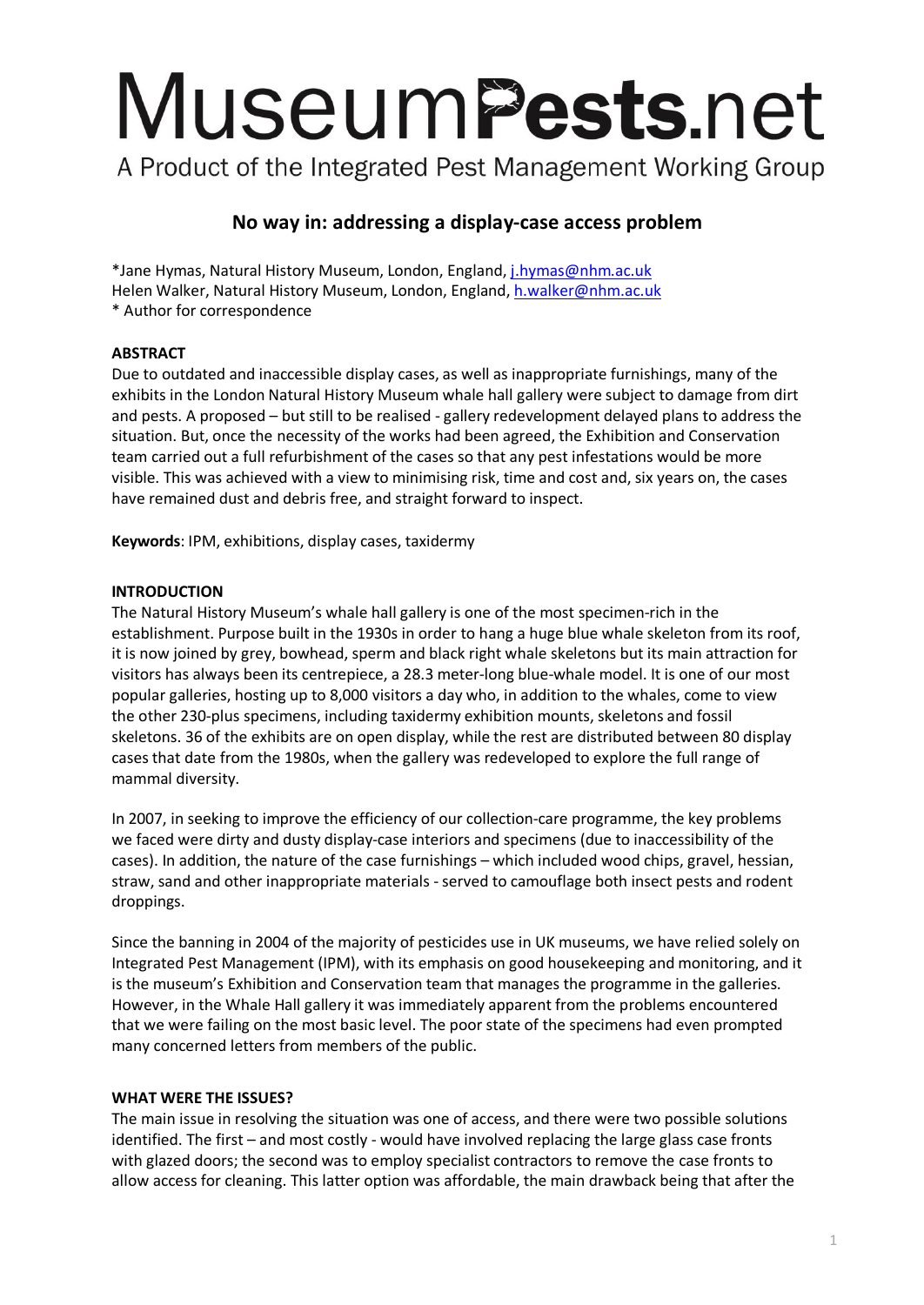work was carried out, the cases would again be inaccessible to museum staff.

That something needed to be done was generally recognised. However, a number of factors were working against the commitment of significant resources to resolving the problem. Primary among these was the fact that a scheme for a major redevelopment of the gallery was already under consideration. The space had been identified as a less-than-ideal depository for an important taxidermy collection, and the plans included works to the building fabric to address the many ongoing issues such as the leaky roof, the damp walls, the uncomfortably warm and humid environment, and the narrow, congested visitor circulation route. The project had been initiated two years previously and, although insufficient funds had caused a delay, it was generally believed that it would be realised in the reasonably near future.

Another obstacle was that the gallery would have to be closed to the public for a period while the improvements were being carried out (an action that would also impinge on the work of the Learning and the Events departments), and such a situation was not regarded favourably by the Public Engagement Group. While sometimes it's viable to separate working areas from the public with portable screens, here the narrow circulation route did not allow for this. Alternatively, works can be carried out outside visitor hours, but the intensity of the operations we were proposing precluded this.

However, our efforts to bring about a change of attitude gained momentum. After submitting a detailed report to senior management, including an extensive survey of the cases and their materials, and the potential risks to the specimens (backed up with Oddy test results) we got the support we were looking for, and the option to remove the case fronts for a one-off overhaul was given the green light.

# **THE TAXIDERMY SPECIMENS AND THEIR DISPLAY CASES**

We were now faced with the practicalities of providing our valuable exhibits with an environment that would minimise their exposure to dirt, pests and other pollutants. Eighty of the specimens in the gallery are taxidermy exhibition mounts, most of which pre-date 1950. The largest of these – including elephants, rhinos, hippos and a giraffe - are on open display in the centre of the gallery, dominating the space. From these, any inappropriate ground coverings had long been removed and there was a successful cleaning and monitoring programme in place.

# *Figure 1. Taxidermy exhibit case*

However, the majority of the taxidermy specimens are in cases situated around the perimeter of the gallery. The gallery walls themselves (including any columns, decorative mouldings and electrical conduit) make up either one or two sides of each case, while the



room's balcony forms the top. The fronts are entirely glazed with 10mm plate glass, cemented at the joints. The internal lighting for these is accessed via a narrow hatch above the glazing and separated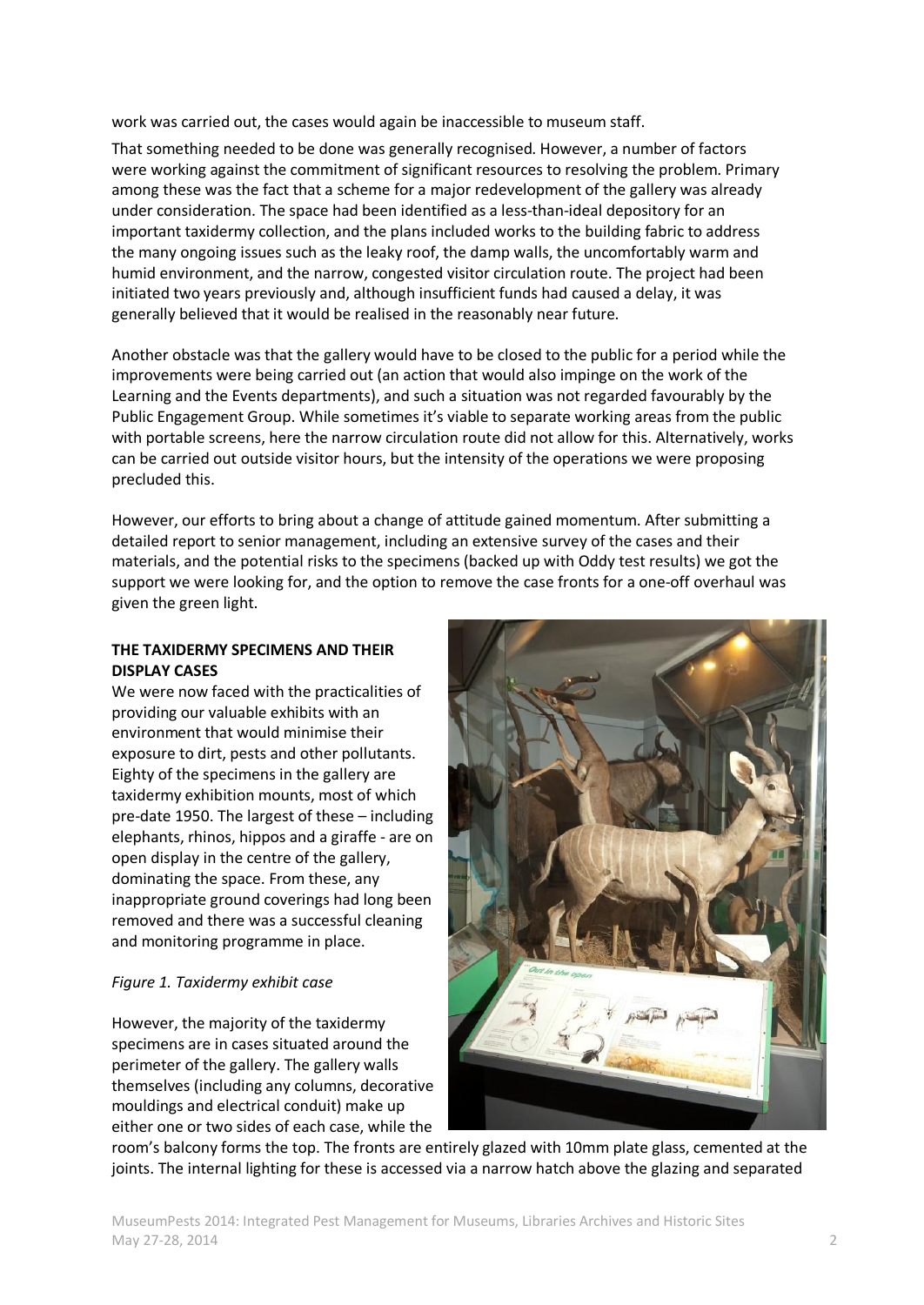from the display volume with an open para-cubing panel or acrylic sheet (Figure 1). Most of these panels have, however, been lost (probably in order to enable easier access for pesticide-dispenser installation). Now they served as a key entry point for contaminates, which had built up inside the cases over a number of years. In fact, the state of the exhibits served as a useful exemplar for the delegates on the IPM training course hosted at the museum.

In addition to the sheer presence of dust, dirt and pests, the materials used within the cases presented further problems. Some of the specimens were placed directly on pebbles or course gravel; others were sitting on wood chips (a by-product of the MDF industry intended as a garden mulching material), and a few were in placed on sand or straw scattered over modelled forms (in an attempt to present some context to the display). None of these materials were possible to clean, it is likely that they were all physically or chemically damaging the skins, and they all served as very effective camouflage for pests. (Figures 2 and 3).



*Figure 2. Wood chip ground cover*



*Figure 3. Pebble ground cover*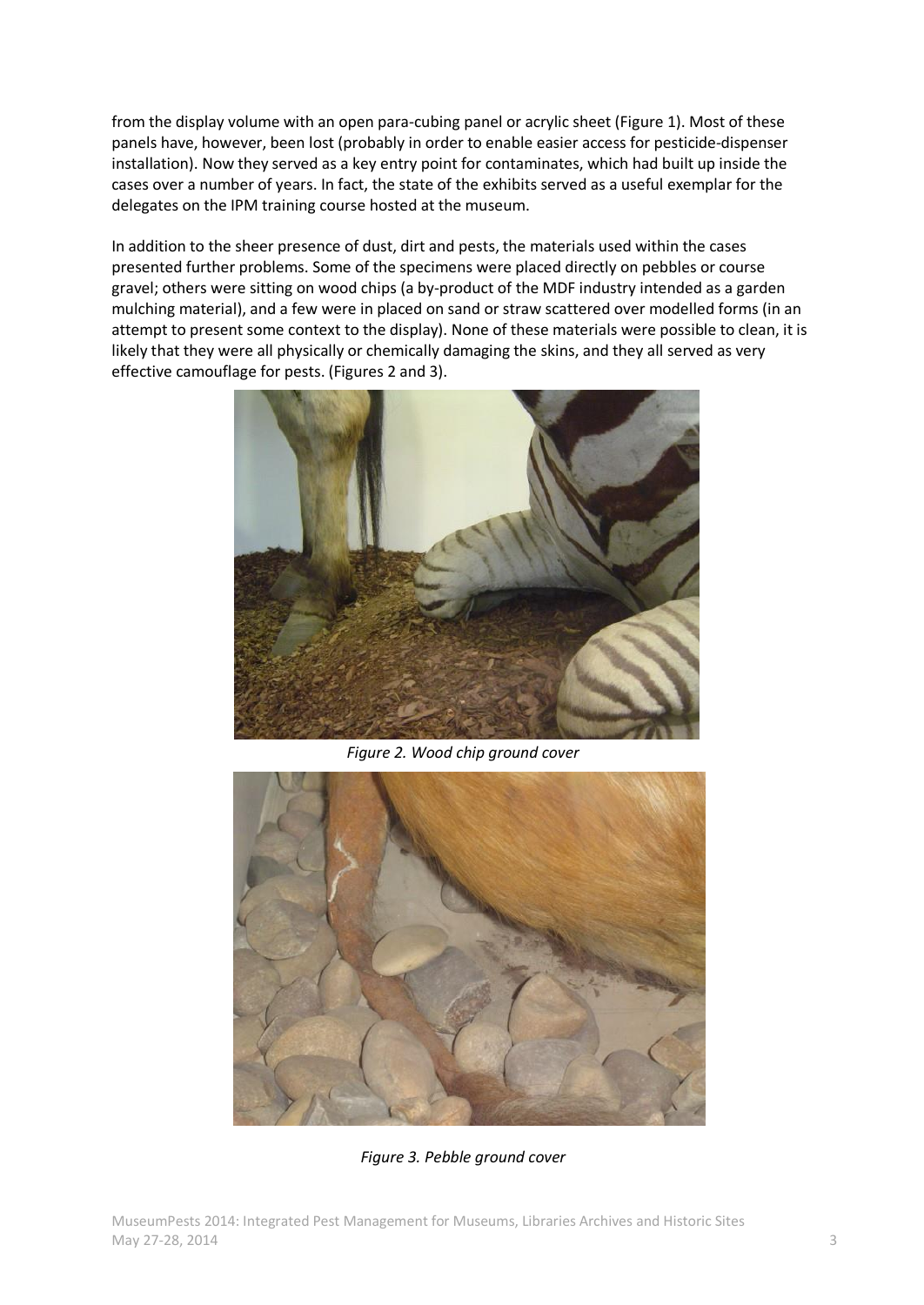### **A RISK OF MOTHS**

It was clear that, in these conditions, a major pest infestation could easily develop unnoticed, and that the risk would be greatly lessened if the cases were thoroughly cleaned and de-cluttered. Added to this, we were battling moth infestations elsewhere in the museum, particularly in galleries that were linked via an under-floor ducting system that was believed to be the source of the problem. Fortunately, being a later addition to the museum, the whale hall gallery was not connected to this system and appeared to be moth-free. However, it was only separated by a single corridor from one of our worst-affected spaces, so we needed to exercise the utmost vigilance.

### **THE SCOPE OF WORK**

As mentioned, the cases had been designed with no opening solution in mind. The specimens inside couldn't be physically accessed without irreversibly breaking the cemented seals around the glass and then lifting out huge panels, some as wide as three and a half meters and weighing up to 180 kg. For this operation, the Exhibition and Conservation section did not have the specialist training or equipment and so appointing external contractors, though costly, was justified.

The glass removal aside, our solution was simple and cost-effective, to reflect the fact that this was assumed to be an interim measure only. We would clean and de-clutter the displays so that the museum's IPM programme, with its emphasis on monitoring, could be successfully executed. We could also take the opportunity to obtain full condition reports of all the confined specimens (previously this had never been possible due to the access issues). This would mean we'd have a reference to measure any future changes against. If live pest activity was suspected during the process, we would freeze the affected specimens along with their neighbours. Otherwise, if it were we would simply photograph, clean and remove signs of old pest debris.

One area of concern about the scope of the work centred on the fact that loose ground-works are often used to disguise other undesirable factors, such as mismatched taxidermy plinths and untreated construction materials or structural supports. Until these had been removed, the extent of 'making good' that might be necessary could not initially be assessed. Our approach would, however, need to be based on working with the present structure rather than rebuilding, in order to save time. We also established specific design objectives that we could apply to all scenarios: for example, the display- case floors should not be of a colour or texture that significantly camouflaged pests; they should be robust enough to stand on and clean with vacuum, and all new materials incorporated in the case should be environmentally safe. Finally, we would seal all obvious gaps with a neutral cure silicone sealant, although it was accepted that air tightness was unachievable so the cases would remain ventilated.

### **THE PROCESS**

The work was carried out over two months in 2008 by the Exhibition and Conservation team, with the help of volunteers from University College London (UCL) conservation course. Hoarding was erected at the entry and exit of the gallery as a security and safety measure, but a window looking into the gallery was included, along signage for the benefit of the public, explaining the works that were being carried out.

As expected, our approach had to be modified on a case-by-case basis dictated by the circumstances presented. We aimed to carry out the assessment of each specimen before destalling, because of the risk of damage being caused by the de-stall process. It soon emerged that this risk was a very real one due to the 'enthusiasm' with which the specimens had been fixed into the display. Typically, the feet of the animals were bolted through the base of the case, and then modelled into an undulating form constructed from chicken wire, polystyrene, plaster and other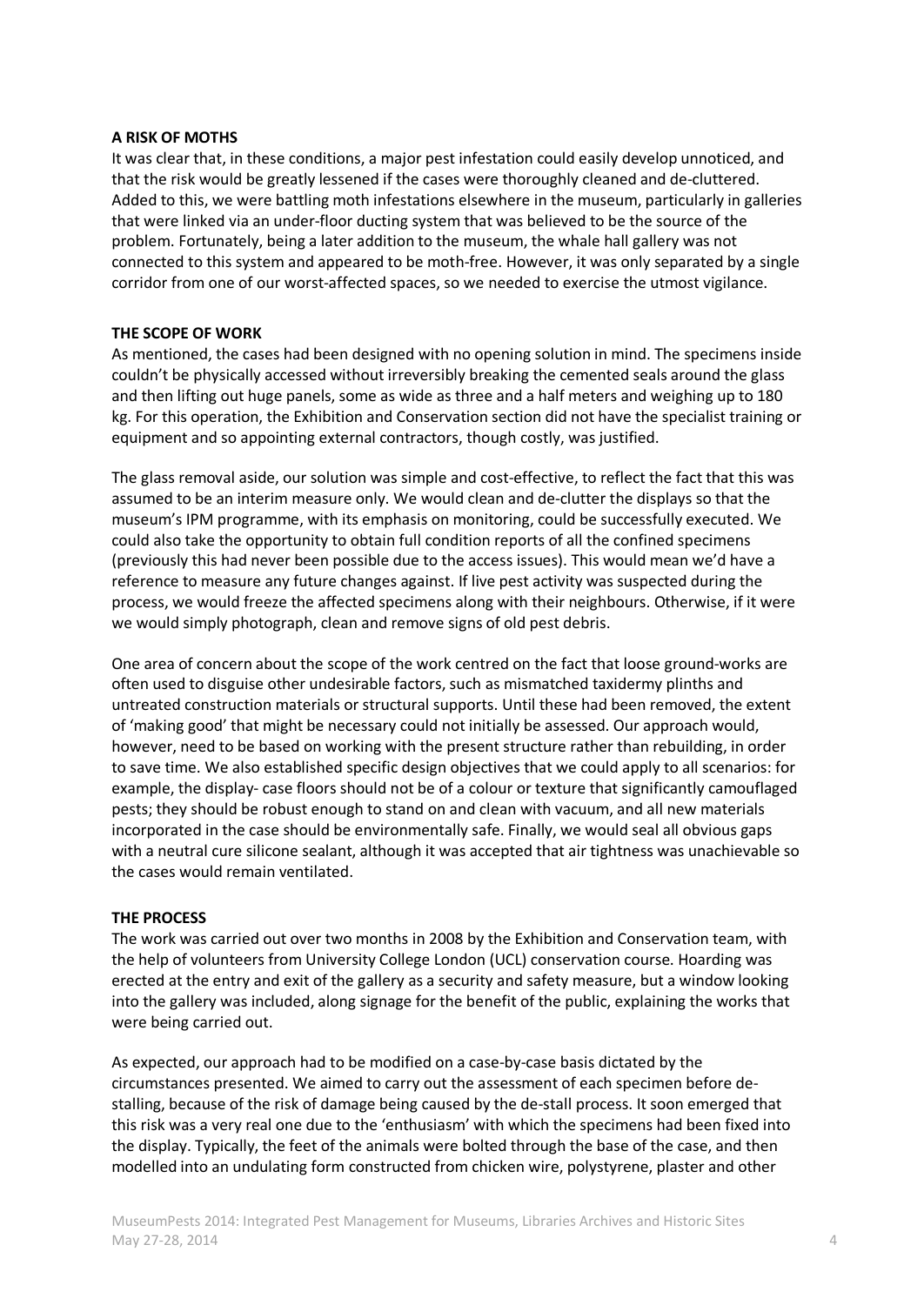materials, and then topped with the gravel, chips, or sand and straw. In many instances the bolt could only be accessed by forcing open (and thereby destroying) a panel concealing the void below, and even then was found to be welded on. Sometimes we were lucky and once the loose coverings had been carefully brushed away, an impressive taxidermy show plinth was revealed.

All specimens were dusted using soft brushes and a low-suction vacuum nozzle, and then inspected for live infestations. (None were found). Traces of old pest debris were removed. The museum photographer was employed to take good-quality images that could be included in the condition reports.

The specimens were stored in the gallery, housed in pestimpermeable tents – which we constructed from polythene, using our screen poles and bamboo sticks as supports - until their cases had been refurbished (Figure 4). The museum's quarantine facility had not yet been built (it was completed in 2013), and although initially we had contemplated hiring a freezer, for which we'd have to negotiate space



in the car park (no mean feat), this had its drawbacks. Our decision to keep the specimens in the gallery saved time and money, while also alleviating the risks associated with extensively handling and moving the items.

### *Figure 4. A pest impermeable tent*

The cases were cleared as much as possible of inappropriate materials to reveal wooden structures and floors (Figure 5). Ideally these too would have been replaced with 'safe' materials or sealed with barrier film but both options were out of the question given the time scale.

*Figure 5. Clearing one of the cases*

### Two of the cases were